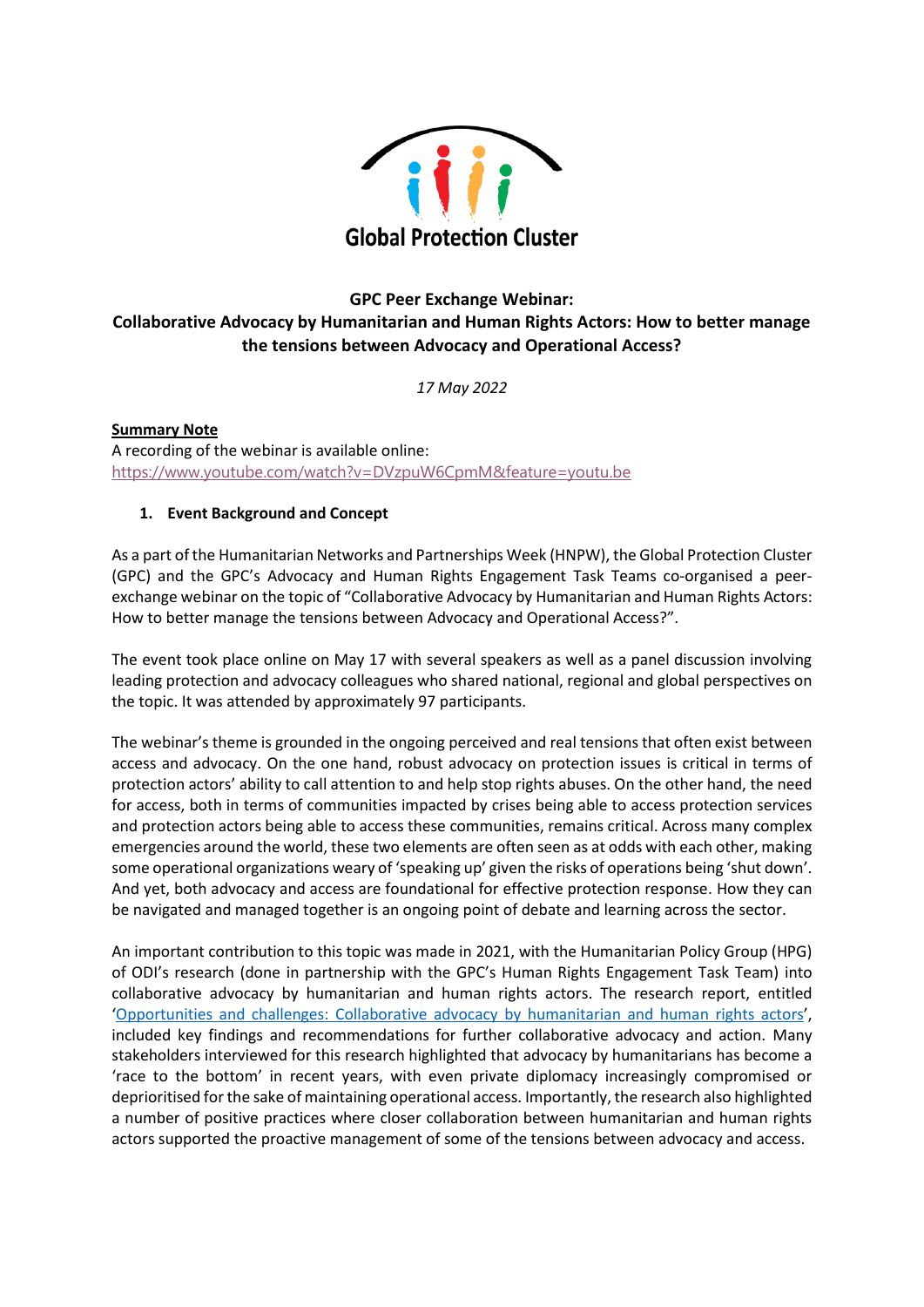The peer exchange event sought to use this research and its recommendations as the foundation for a 'deeper dive' discussion on the topic. Bringing together leading practitioners working across humanitarian and human rights sectors, speakers and panelists focused on how to more effectively manage the risks linked to undertaking advocacy as operational actors, including through closer collaboration with human rights partners.

The following questions served to guide speaker interventions and the panel discussion:

- 1. To what extent have we collectively advanced in addressing on the real or perceived tensions between access and advocacy?
- 2. What current examples are there of positive practice to showcase how such tensions have been/can be managed through a more collaborative relationship with human rights actors? What can we learn from them?
- 3. What challenges/barriers remain to using both advocacy and access to secure better protection outcomes for affected people?
- 4. What opportunities are there to reinforce the concept that advocacy and access are both integral to humanitarian action and that tensions can and must be proactively managed?

# **2. Summary of Speakers' Interventions**

#### **Opening remarks by William Chemaly, Global Protection Cluster Coordinator**

- There are currently 150 million internally displaced persons across the globe—the highest number since the inception of the cluster. Last year, it was 110 million people in need of protection. We thus face a 'quantum leap' of protection needs in a very short amount of time.
- Conflict and human rights abuses are by far the main drivers of these growing protection risks. Covid, economic crises, climate shocks and more are all adding to the stress faced by communities impacted by conflict, further driving negative coping mechanisms and deepening protection risks.
- And yet, while the needs are growing, access is shrinking. Across protection cluster operations, we (as protection actors across agencies/orgs) are able to reach at best 25-50% of those in need of protection. This question of access to affected populations by protection actors and access to protection services is particularly alarming in Ethiopia, Sudan, Yemen and Mozambique where we are able to reach far less than 25% of the population. We have less access overall, but specifically for protection purposes.
- It's clear we need strong advocacy to change behaviours, to end impunity but at the same time we need expanded access.
- For GPC it's not a question of whether we should prioritize access over advocacy or vice versa. It's actually 'how can we have access that protects?'. How can we have access to engage with armed groups and change behaviours, how can we have access to communities to prevent/stop early marriage, to access villages to provide comprehensive protection services etc.?
- GPC reflections on these trends:
	- o Since start of the year, GPC is preoccupied with feeling/evidence that there is less access, less access for protection services and even when there is access, it's not systematic that protection is integrated into delivery of materials assistance etc.
	- $\circ$  The current set up for access negotiations is not fully geared toward protection how do we shift existing approaches and tools to build in more protection related efforts into access negotiations?
	- $\circ$  It seems taken for granted that advocacy undermines/compromises access but reality is much more nuanced, as there is a need for proper analysis of different cases and learnings. The accepted narrative is that protection advocacy limits access. But is this always true or more so in certain instances? With certain modalities/approaches?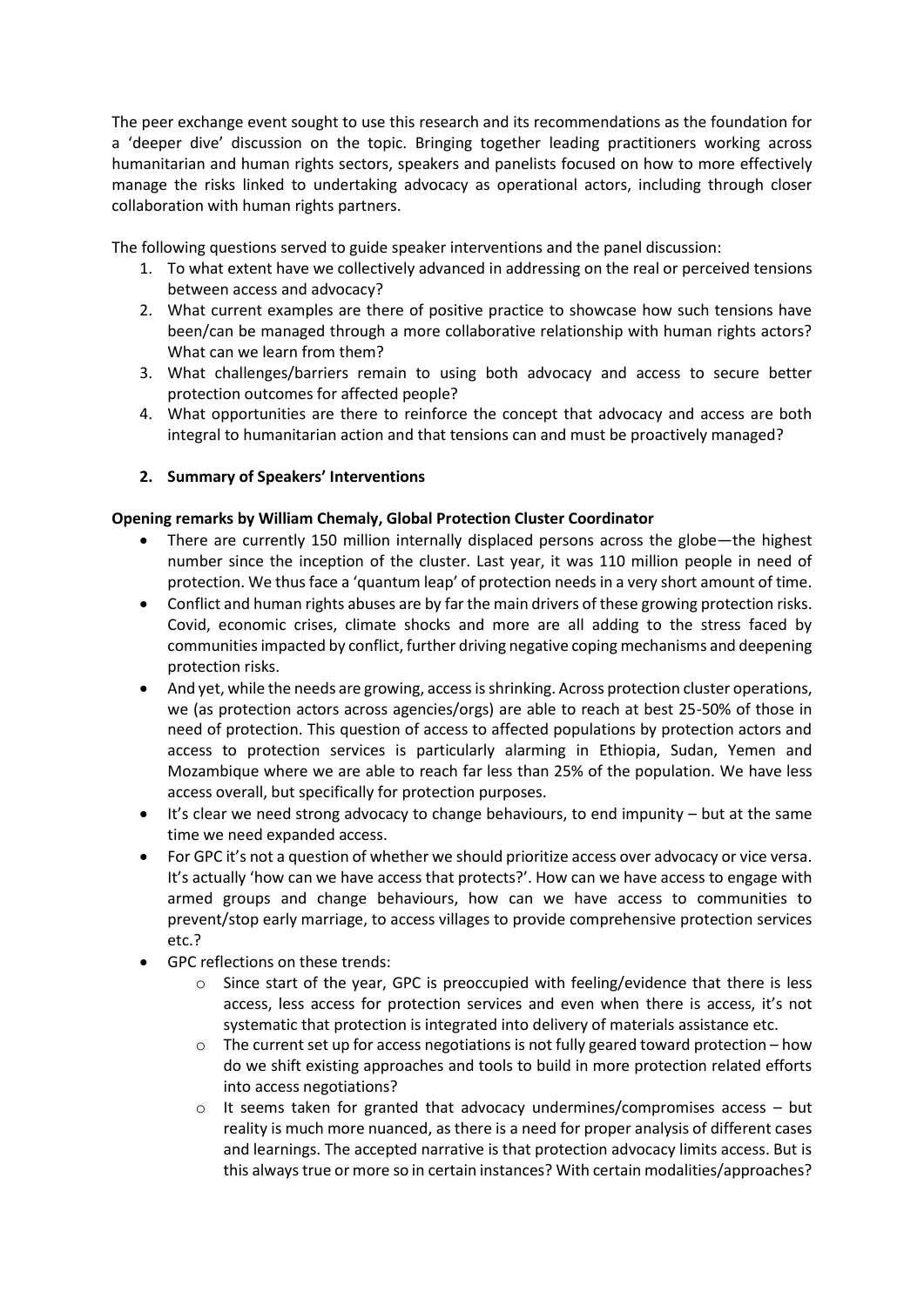If at times it is indeed a reality, what actions can we as protection actors take to mitigate or better manage the risks?

• The GPC is running a series of events, including this one, over the year to help us 'get smarter' at understanding the problem and thinking through solutions (including the need for a 'protection access review', defining tools/approaches for holistic approach to access that protects, monitoring of quality of access, study that further nuances learnings re. advocacy and access).

### **Reflections from the ODI research on collaborative advocacy by humanitarian and human rights actors by Vicki Metcalfe-Hough, Research Lead with the Humanitarian Protection Group at ODI**

- ODI is concluding two years of research on the practice of protection advocacy by humanitarian organizations. It is true that there are many risks in advocating for increased protection of civilians. There also many risks inherent in *not* advocating on behalf of them. Some organizations express that access is more often compromised by advocacy. But other humanitarians expressed that this is the wrong approach—advocacy is an integral part to humanitarian work and is aimed to improve the physical, legal and material safety of civilians affected by armed conflict. There is a moral and practical obligation on our part.
- It is important to acknowledge instances of threats and impediments to protection access because of undertaking different forms of advocacy. Over the years, this has been noticed in Darfur, Ethiopia, Myanmar, Syria and Palestine. But a proper assessment of the risks inherent in advocacy is required. Such assessments continue to be rare. Decision-making on advocacy is often based on assumptions- that are not context or time specific.
- Some useful questions to consider are:
	- o Was there a direct correlation between advocacy and access restrictions? Is it black and white?
	- o What were the direct consequences for affected population of restrictions imposed on international organizations? Often the consequences considered are the impediments to our operational access and less about people's access to systems.
	- o If access to services or assistance was disrupted, would it have been better to not advocate on their behalf? Perhaps better to consider if we need access at *any* cost?
- Partnership across humanitarian and human rights organizations can increase the impact of advocacy and mitigate risks to operational access. This happens in several ways:
	- $\circ$  It serves to build a stronger evidence base on which to advocate harder for conflict parties to rebut.
	- $\circ$  Advocating on the same issues, calling for the same actions may reduce the risk of an organization or entity being singled out for retaliatory action.
	- $\circ$  More public advocacy can be undertaken by those organizations that face less risk because they are more distant from operations.
	- o Ramping up the pressure on conflict parties to change their behaviour, thereby reducing the risks to civilians.

# **3. Panel Discussion with Protection Practitioners**

# **Eva Linaki, Médecins Sans Frontières (MSF), Humanitarian Affairs Advisor and Legal Specialist**

- MSF was created by a group of doctors and journalists, which brings two inseparable elements in MSF's work: (i) provision of medical care; and (ii) bearing witness (témoignage). Hence, speaking out flows from MSF's commitment to bear witness. The issue of whether access will be lost upon speaking out is an ongoing debate in MSF.
- In most instances, it may not be the case that we lose access because of speaking up on human rights issues. From a humanitarian affairs perspective, instead of asking the question of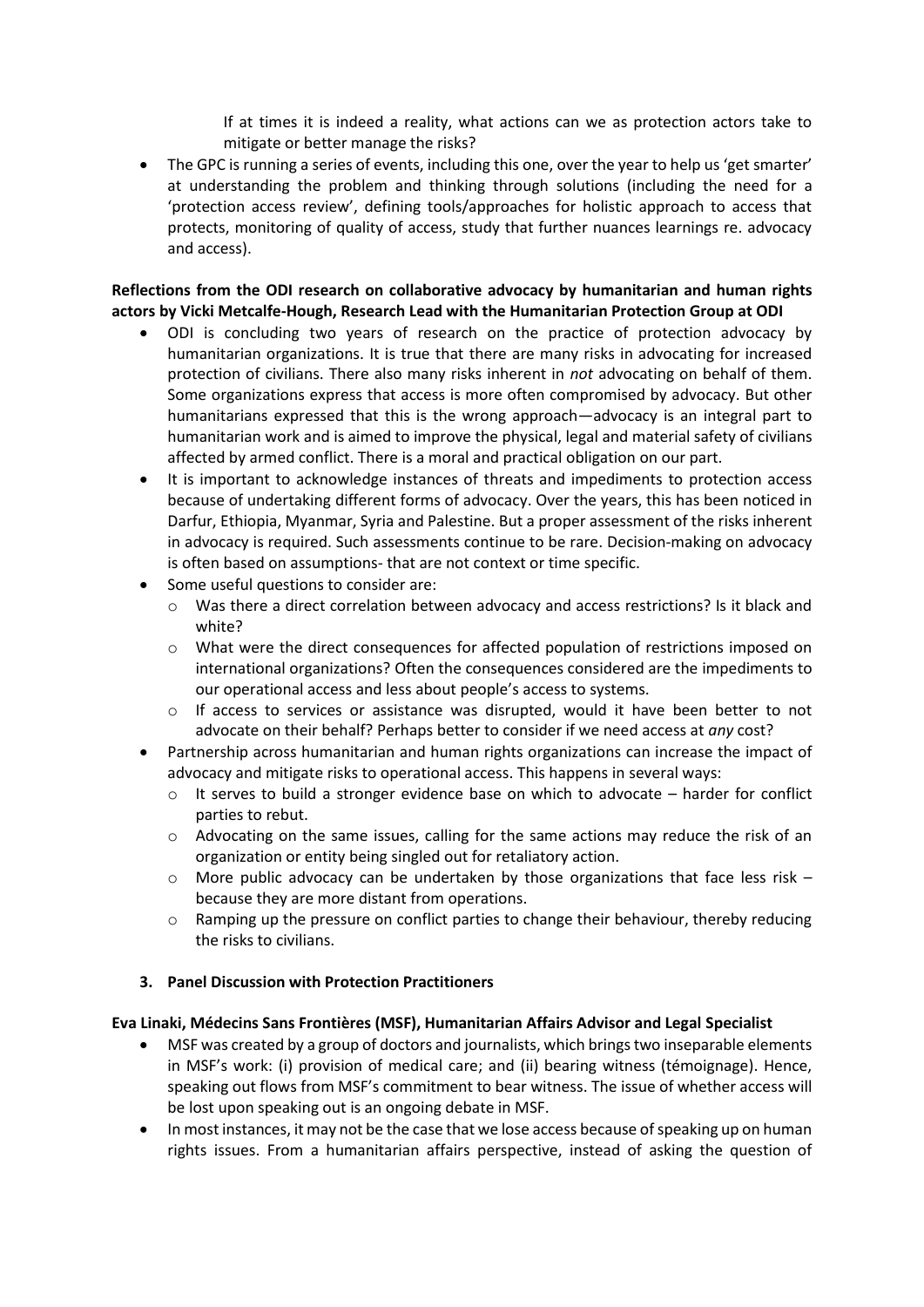whether it is either access or advocacy, it may be more useful to consider the following questions:

- $\circ$  How do we do advocacy in a way that is in the best interest of the people we serve?
- $\circ$  Do we want to have operational access at all costs? What if there are situations where the organization judges that it prefers giving up its access in return for speaking out?
- $\circ$  How do we conduct advocacy? Advocacy can be conducted using different tactics and on different levels.
- $\circ$  It is imperative to consider the context and specific circumstances of the situation each time.
- MSF's independence (MSF receiving most of its funding from individual donors and private institutions) can help, as it can give MSF more liberty to make its own choices from an access, operational and advocacy perspective. Although MSF is not a human rights organisation, it recognizes their important role and that it is important to engage with them when it comes to advocacy.

### **Christelle Hure, Norwegian Refugee Council (NRC), Head of Advocacy, Media and Communication for West and Central Africa regional office**

- There are 2 main risks that we need to assess when we're doing advocacy: reaction by the authorities, but also by Non-State Armed Groups, and potential retaliation against the populations that we want to protect and humanitarian staff.
- Advocacy, if well used, can be a means to an end. There is a need for a case-by-case risk analysis and identification of advocacy tactics tailored to the context (especially public vs private advocacy) and mitigation measures.
- Among mitigation measures that have proven to be useful in the region: the collection of strong evidence (which protection clusters can provide); the need to build Coalitions at the leadership level, through a diversity of stakeholders; the need to collaborate with human rights groups, openly or in the shadow. As an examples of these collaborations, at the regional level, NRC and OCHA have created 3 years ago a regional taskforce on humanitarian access and humanitarian principles which gathers INGOs, UN agencies and donors and aims to improve the coordination on access analysis, but also on advocacy. Joint advocacy has been successful in influencing high-level Summits' final declaration. Another example of joint advocacy between human rights and humanitarian organisations is the People's Coalition for the Sahel: it is an informal and diverse alliance of more than 50 CSOs and INGOs, which is doing advocacy on protection of civilians and humanitarian access.
- Another mitigation measure is the use of different voices, be it voices at the regional or international level, if it is too risky to conduct advocacy at the national level (which can be the case for advocacy on IDP returns for instance), voices from high-level representatives, or voices from journalists (with which off the record information can be shared).
- For NRC, humanitarian work is never just to hand out assistance, it never was and never should be. It is also protection of civilians, bearing witness, and speaking out. Beyond the tensions between access and advocacy, advocacy can actually be a very powerful tool for improving humanitarian access. It has been the case for advocacy against armed escorts in Niger, for instance.
- The region needs more than ever a strong humanitarian leadership at national, regional and international level to speak out, help INGOs raise the voice of the civilians and alert on the protection crisis and shrinking humanitarian space in West and Central Africa region.

#### **Tamar Gumushian, Grants and MEAL Supervisor, Insan Association**

• In general, advocacy in the MENA region poses many challenges and can even be dangerous so not everyone is willing to engage in it.